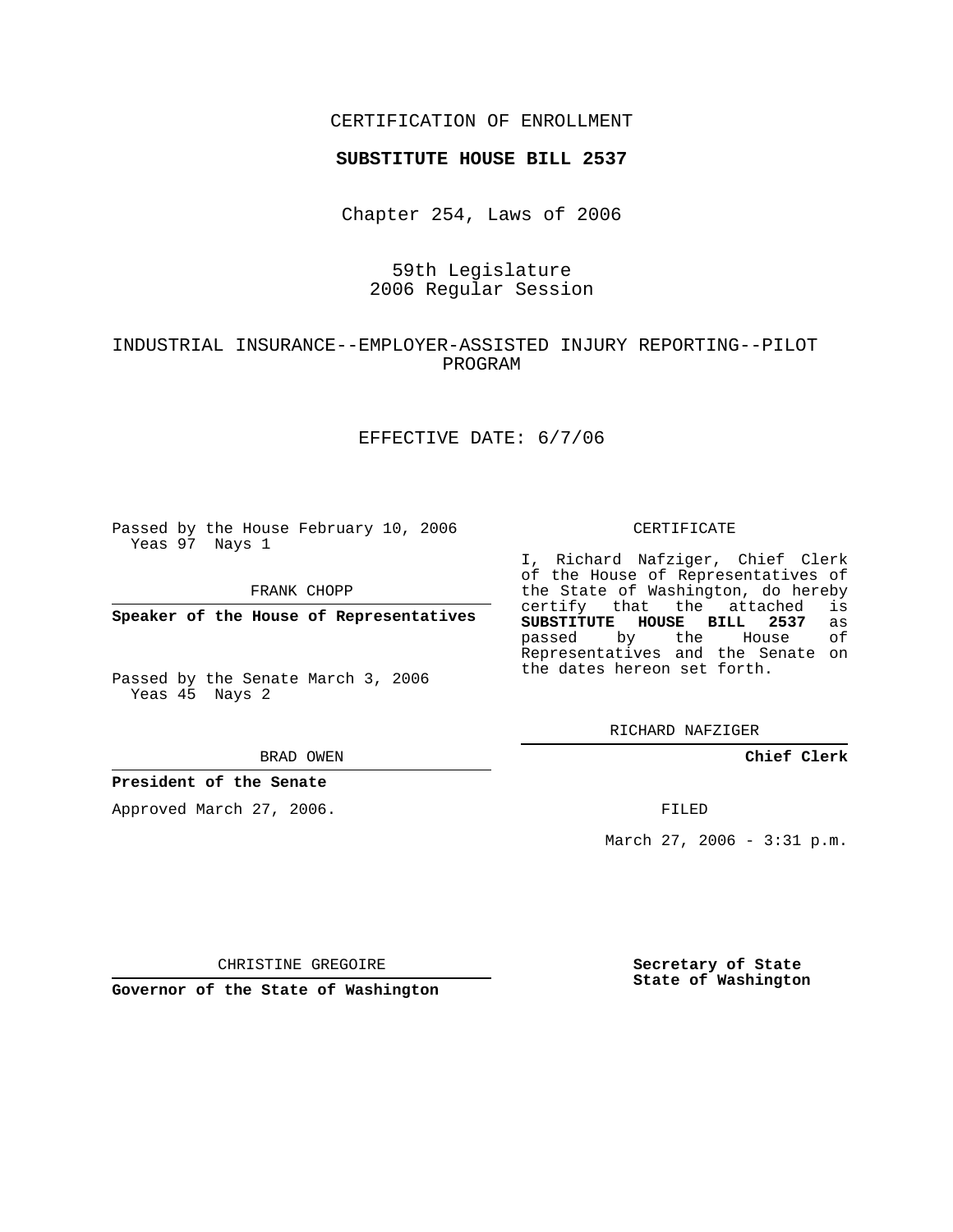# **SUBSTITUTE HOUSE BILL 2537** \_\_\_\_\_\_\_\_\_\_\_\_\_\_\_\_\_\_\_\_\_\_\_\_\_\_\_\_\_\_\_\_\_\_\_\_\_\_\_\_\_\_\_\_\_

\_\_\_\_\_\_\_\_\_\_\_\_\_\_\_\_\_\_\_\_\_\_\_\_\_\_\_\_\_\_\_\_\_\_\_\_\_\_\_\_\_\_\_\_\_

Passed Legislature - 2006 Regular Session

## **State of Washington 59th Legislature 2006 Regular Session**

**By** House Committee on Commerce & Labor (originally sponsored by Representatives Conway, Condotta, McCoy, Hudgins and B. Sullivan; by request of Department of Labor & Industries)

READ FIRST TIME 02/03/06.

 AN ACT Relating to establishing a pilot program to allow employers to assist employees in completing applications for industrial insurance benefits; and amending RCW 51.28.015.

BE IT ENACTED BY THE LEGISLATURE OF THE STATE OF WASHINGTON:

 **Sec. 1.** RCW 51.28.015 and 2005 c 108 s 1 are each amended to read as follows:

(1) The legislature finds that:

 (a) In 1998, the joint legislative audit and review committee, in its performance audit of the Washington industrial insurance system, reported that one of the most significant causes for delayed benefit payments to workers and lack of employer involvement in claims was the manner in which claims were reported. Under this system of reporting, the worker generally reports the injury to a physician who, in turn, reports the injury to the department.

 (b) The performance audit further reported that adopting a system in which the employee reports to the employer and the employer reports to the department would speed the first payment of benefits to the worker and involve the employer, from the beginning of the claim, in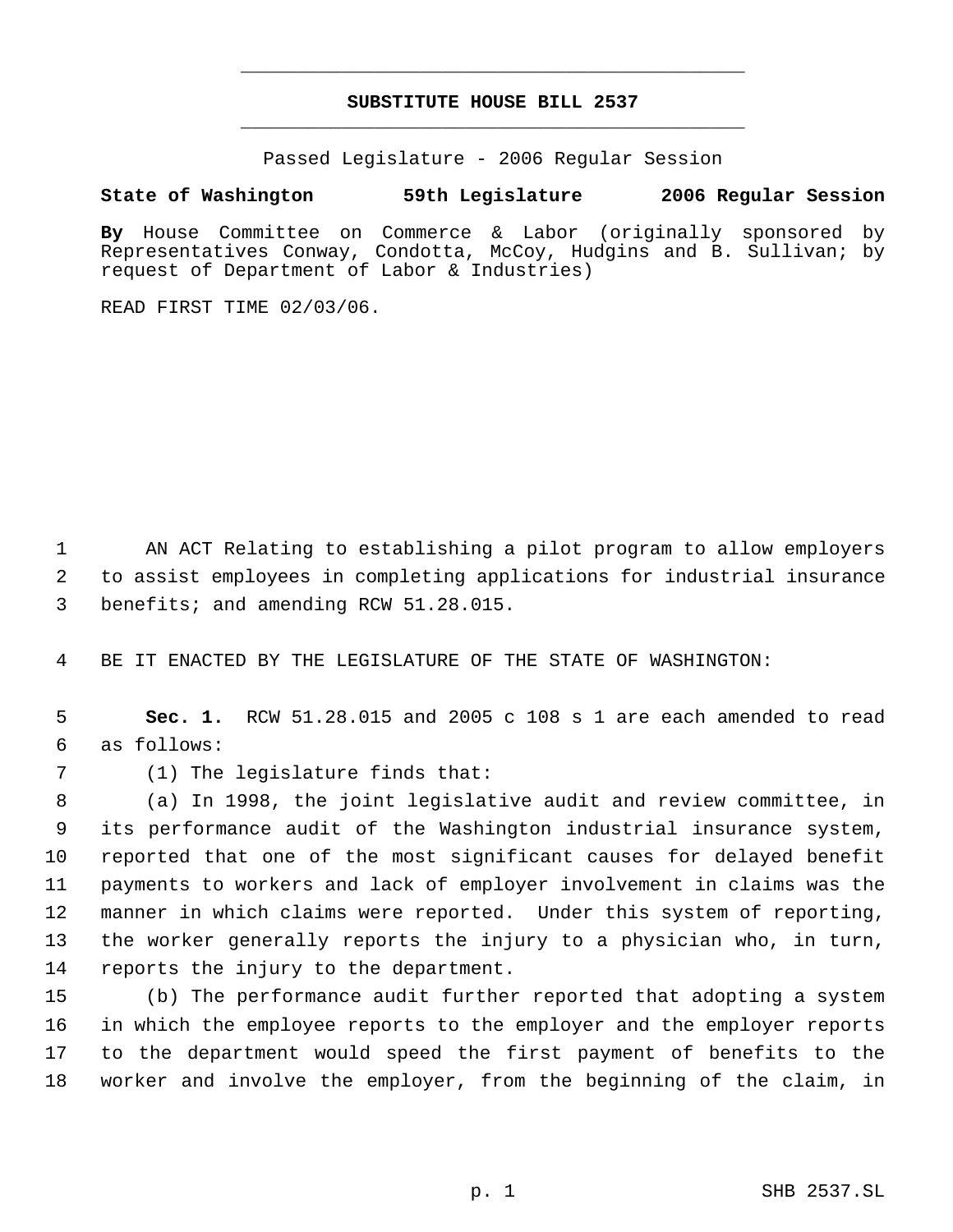assisting in the management of the claim, including returning the worker to work.

 (c) The performance audit also recognized that there would be instances in which workers would be reluctant to report injuries to employers and that, therefore, the system of physician reporting should be retained as an alternative, and employer reporting should be tested on a widespread basis.

8 (2)( $(\overline{a})$ ) The department of labor and industries shall develop and 9 implement an initiative to:

10 (a) Encourage the reporting of industrial injuries and occupational diseases by the worker to his or her employer and by the employer to 12 the department((- Under this initiative, the department must take 13  $steps to)$ ;

 (b) Encourage the employer to provide assistance to the worker in completing the application for compensation; and

16 (c) Educate workers and employers about the benefits and importance 17 of prompt reporting of injuries and diseases.

 $((+b)$  By)) (3)(a) By January 1, 2007, the department shall develop and begin a pilot program to allow employers to assist workers in completing an application for benefits. This pilot program does not replace the current method for reporting as provided in RCW 51.28.020.

 (b) The department shall develop requirements or rules for employers who participate in the pilot program, including provisions to 24 ensure prompt reporting of the claim and communicating a worker's rights and responsibilities under the pilot program. The pilot program 26 shall include the voluntary participation of employers that represent a cross-section of industries, geographic areas, union and nonunion workers, large and small businesses, and other criteria established by the department with input of business and labor leaders.

 (c) During the pilot period, the department shall consider steps to address the unique needs and issues of small employers.

 (d) The number of participating employers must not be more than five hundred during the first year of the pilot program. This number may be increased to seven hundred fifty during the second year of the pilot program.

(e) The pilot program expires July 1, 2009.

 (4) On December 1, ((2006)) 2007, and December 1, 2008, the 38 department of labor and industries shall ((develop and make statutory